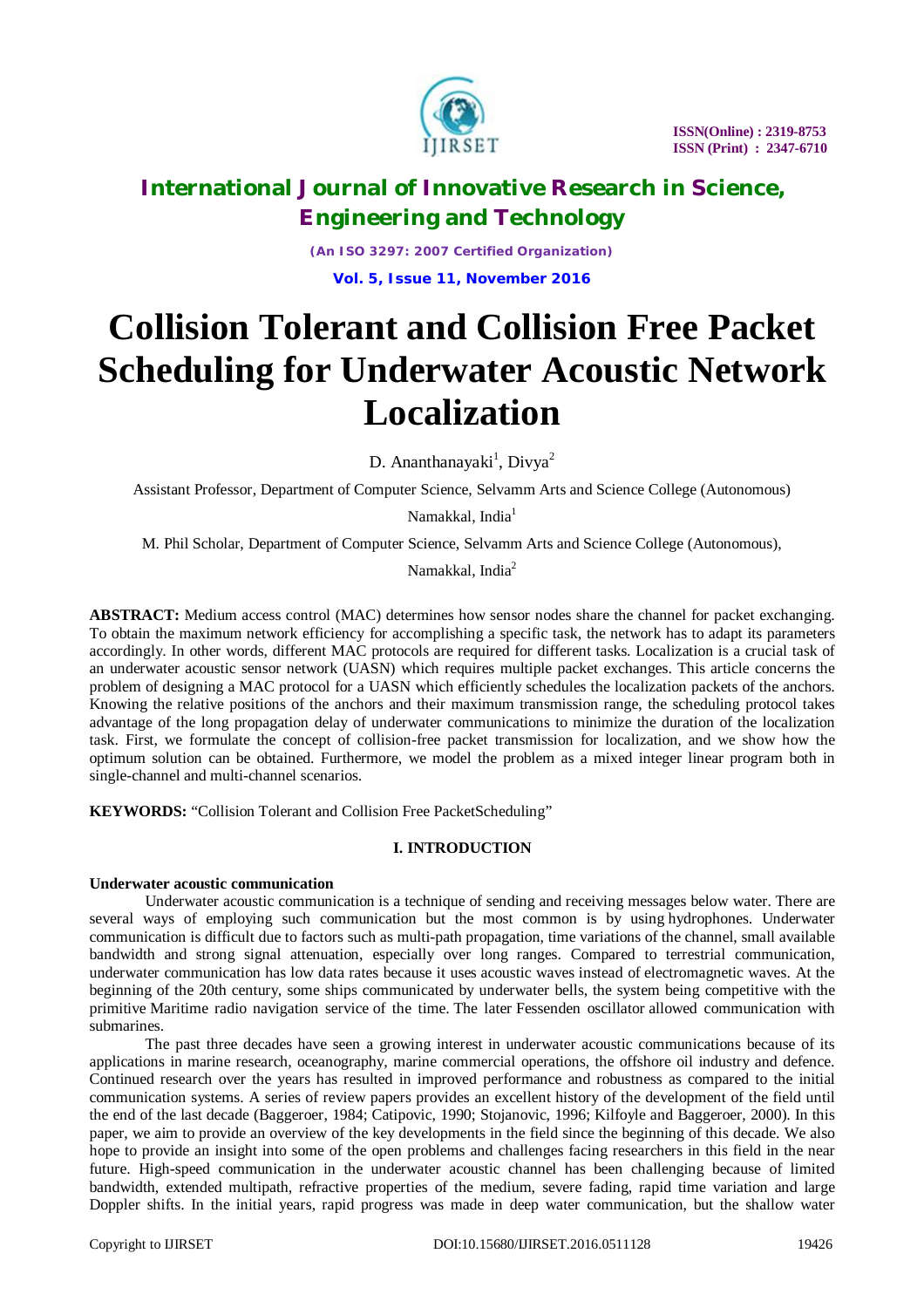

*(An ISO 3297: 2007 Certified Organization)*

### **Vol. 5, Issue 11, November 2016**

channel was considered difficult. In the past decade, significant advances have been made in shallow water communication.

In contrast, acoustic waves enable communications over long-range links, because they suffer from relatively low absorption. Thus, this is the preferred technology to develop reliable UWSNs and is the main focus of this paper. The characteristics of the acoustic underwater channel and the difficulties in underwater communication are discussed. The differences between acoustic and radio-based communication open a new research field in UWSNs.

### **Underwater Acoustic Sensor Networks**

Underwater Acoustic Sensor Networks consists of a number of sensor nodes, stationary or mobile, connected wirelessly via acoustic communication modules deployed to monitor various events of interest collaboratively. The objective is achieved by having a set of autonomous devices in a network which can self-organize and adapt to deepsea conditions. Underwater communication is mainly done using low frequency and low data rate acoustic modems with a set of nodes transmitting their data to a buoyant gateway that relays the data to nearest costal monitoring and control station. While UASN is a promising new field and may help in exploring what's hidden in the amazingly unfathomed world that lies underwater, there are a few challenges as well. For setting up underwater applications, not all the techniques and algorithms for UASNs can derive from the already seasoned land based WSNs as some of the phenomena are primarily different. Radio frequency (RF) communications was never a choice for underwater communication due to the swift decrease in the transmission range and hence lower data rates of the RF modules as we go deep down the ocean. Acoustic communication has been the technology of choice for decades when it comes to transmitting signals underwater, but with their hefty price tags and heavy power usage, underwater acoustic modems are not at all feasible for UASNs with applications as itsy-bitsy as measuring the amount of pollution from a fishing farm at the sea bed.

#### **Some of the traditional work about the underwater**

The traditional approach for ocean-bottom or ocean-column monitoring is to deploy underwater sensors that record data during the monitoring mission, and then recover the instruments.

No real-time monitoring. The recorded data cannot be accessed until the instruments are recovered, which may happen several months after the beginning of the monitoring mission. This is critical especially in surveillance or in environmental monitoring applications such as seismic monitoring.

No on-line system reconfiguration. Interaction between onshore control systems and the monitoring instruments is not possible. This does not impede any adaptive tuning of the instruments, nor is it possible to reconfigure the system after particular events occur.

No failure detection. If failures or misconfigurations occur, it may not be possible to detect them before the instruments are recovered. This can easily lead to the complete failure of a monitoring mission.

Limited storage capacity, the amount of data that can be recorded during the Monitoring mission by every sensor is limited by the capacity of the on board storage devices (memories, hard disks).

### **Recent technologies for under water communications**

The shallow water acoustic communication channel exhibits a long delay spread because of numerous multipath arrivals resulting from surface and bottom interactions. Movement of transducers, ocean surface, and internal waves lead to rapid time variation and, consequently, a high Doppler spread in the channel. Coherent modulation schemes such as phase shift keying (PSK) along with adaptive decision feedback equalizers (DFE) and spatial diversity combining have been shown to be an effective way of communication in such channels (Stojanovic et al., 1993). However, the long delay spread (often hundreds of symbols) and rapid time variation of the channel often makes this approach computationally too complex for real-time implementations.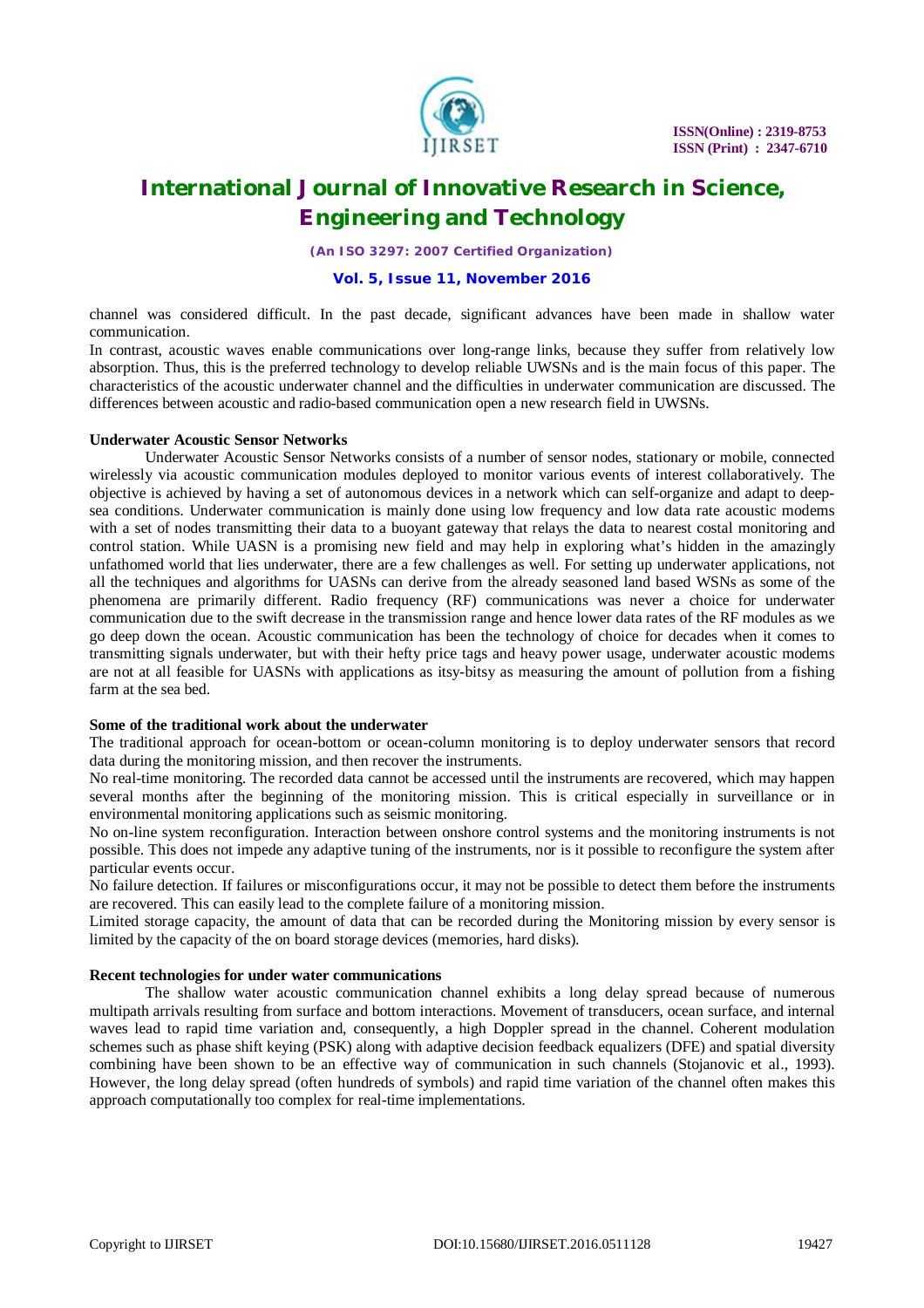

*(An ISO 3297: 2007 Certified Organization)*

**Vol. 5, Issue 11, November 2016**



Although the underwater channel has a long impulse response, the multipath arrivals are often discrete. This opens up the possibility of using a sparse equalizer with tap placement based on the actual channel response. This can potentially dramatically reduce the number of required taps and hence lead to a lower complexity, faster channel tracking and an enhanced performance. In Stojanovic et al. (1999), the authors proposed an algorithm to track the channel explicitly and determine the tap placement for the DFE based on this channel estimate. The equalizer and the channel estimator are separately updated throughout the packet. The channel estimator can update either the whole estimate or a set of selected channel coefficients at one time, depending on computational and channel considerations. The algorithm uses spatial diversity by multi-channel combining before equalization. Another algorithm for robust automated DFE tap placement in sparse channels is presented in Lopez and Singer (2001). The algorithm alternates between tap placement for the feedforward and feedback filters in the DFE. A stopping criterion is defined in terms of the estimated mean square error (MSE) rather than a fixed number of taps.

As increased model order leads to increased estimation noise, a model order penalty is imposed in the optimization. When used with multiple receivers for exploiting spatial diversity, the algorithm uses the same number of taps in each receiver. An empirically tuned version of the algorithm was successfully demonstrated in an experiment using a 4-hydrophone receiver array. The algorithm placed an average of 10 feed forward taps and 25 feedback taps; this is a significantly smaller number than the number of taps required in a conventional DFE for shallow water communication. In Weichang and Preisig (2007), the authors develop a sparse channel estimation technique based on the delay-Doppler-spread function representation of the channel. As this representation is an approximation of a rapidly time-varying channel, it captures the channel structure and its dynamics simultaneously. In the paper, the authors compare the performance of recursive least square (RLS) estimation, spare channel impulse response estimation and the proposed method. Sparse partial response equalizers (sPRE) exploit the sparse nature of the underwater channel to shorten the impulse response of the channel. When combined with a low-complexity belief propagation (BP) detector, the residual inter-symbol interference (ISI) from the sPRE can be used for multipath diversity. Data collected during an experiment in Kauai was used to demonstrate a communication scheme based on a sPRE with a BP detector (Roy et al., 2006).

Conventional equalization techniques require a training period during which the equalizer converges. However, blind equalization techniques use only the statistical properties of the signal and do not require an explicit training sequence. They typically converge slower than training based methods and therefore their use has been limited to long or continuous data streams. In Labat et al. (2003), the authors show that a blind DFE, when combined with an appropriate iterative procedure, provides good performance on short data bursts. DFE structures suffer from error propagation due to the feedback of erroneous decisions in the loop. Hence powerful forward error correction (FEC) codes are needed to ensure low bit error rate (BER) communication. Turbo codes are a class of powerful codes that utilize iterative information exchange between two decoders to correct errors. Inspired by this idea, researchers have developed turbo equalization techniques where iterative interactions between the equalizer and a decoder result in joint estimation, equalization and decoding (Sozer et al., 2001). The data to be transmitted is encoded, interleaved and transmitted. The receiver treats the combination of the encoder, interleave and channel as a serial concatenated code. A maximum a posteriori probability (MAP) equalizer is used along with a decoder as the two components of the turbo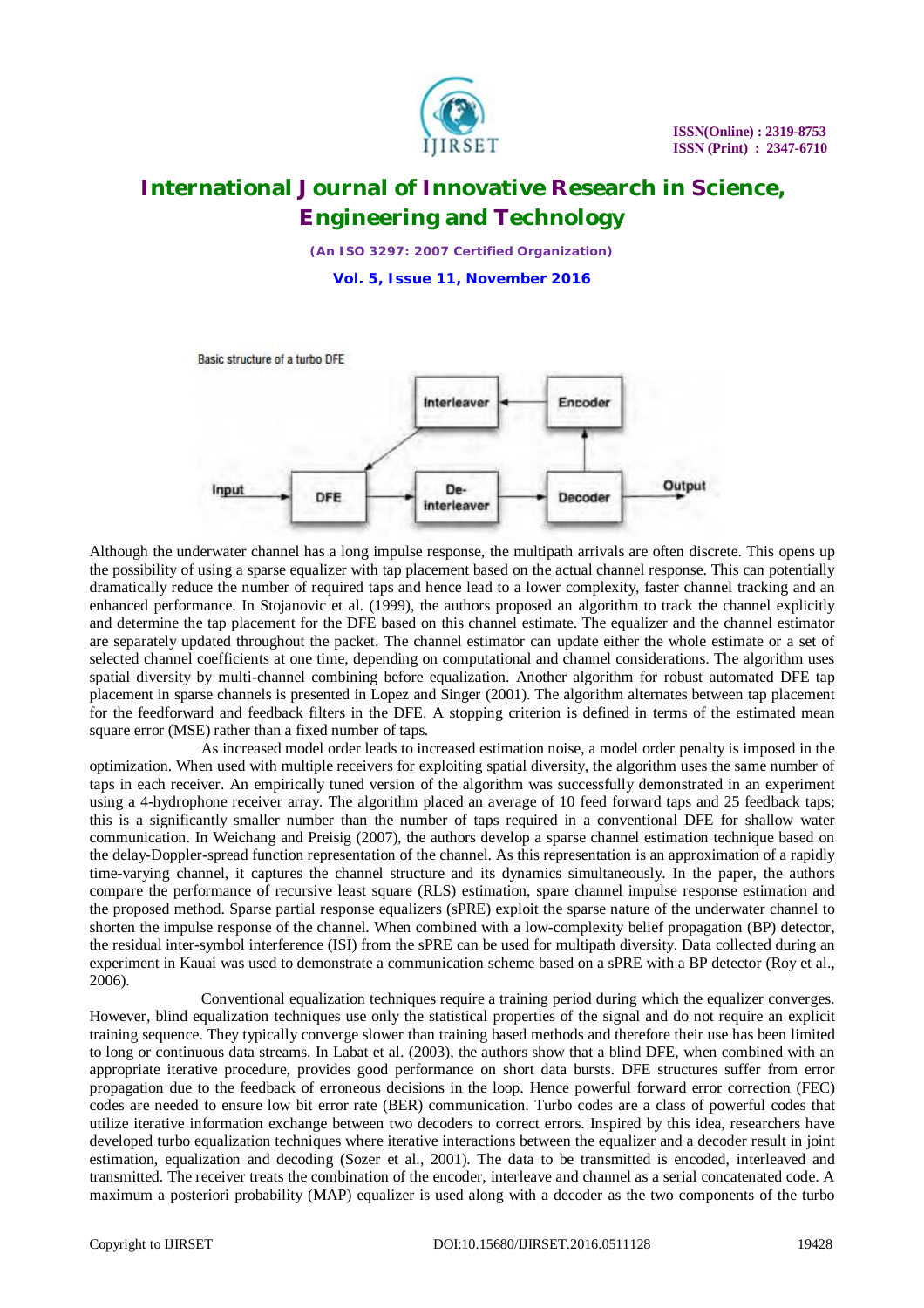

*(An ISO 3297: 2007 Certified Organization)*

### **Vol. 5, Issue 11, November 2016**

decoder. The turbo decoder's output is used in the feedback loop of the DFE to reduce errors. Although MAP equalization is computationally intensive, per-survivor processing (PSP) helps reduce the number of trellis states used in channel equalization. Experimental testing at 1 km range in very shallow waters with a vertical 8-hydrophone receiver array showed that the algorithm performed significantly better than DFE. The algorithm however had some difficulty with sparse channels; future work combining sparse equalization techniques with turbo equalization may help address this difficulty.

The error estimate can be split into the minimum achievable error and the excess error. The excess error component is strongly affected by rough sea conditions. Through a scattering function analysis, it was also shown that the rate of change of propagation path length for the surface bounced arrival is a primary contributor to the error. This suggests that the ability to effectively track the surface bounced arrival may provide an improved equalizer performance.

### **Phase Conjugation**

Due to the symmetry of the linear wave equation, if the sound transmitted from one location is received at other locations, reversed and retransmitted; it focuses back at the original source location. This is the principle behind time reversal mirrors (TRM) or its frequency domain equivalent—active phase conjugation. The temporal compression effect of TRM reduces the delay spread of the channel while the spatial focusing effect improves signal-to-noise ratio (SNR) and reduces fading. An experiment conducted in 1999 demonstrated such a TRM communication system in shallow waters (Edelmann et al., 2002). The larger the number of transmitters, the better the TRM focus. Thus, TRM based communication systems effectively utilize spatial diversity at the transmitter rather than the receiver. In fact, the spatial focusing precludes the use of multiple receivers for spatial diversity, but opens up the possibility of spatial multiplexing and low probability of intercept (LPI) communications. Although TRM helps reduce delay spread of the channel, it does not eliminate ISI completely. The system was successfully demonstrated at ranges up to 5 km using a single transmitter and a 14-hydrophone receiver-array. More recently, Gomes et al. (2006) presents results from an experiment off the west coast of Portugal where the authors compare the performance of several methods including equalization, PPC and combinations of both methods. In Song et al. (2006), the authors study the benefits of spatial diversity in PPC communications. They also show that adaptive equalization can be effectively combined with PPC to estimate and eliminate residual ISI. In the experimental results presented, gains of up to 5 dB were obtained through equalization in the case of a fixed transmitter/receiver. When the transmitter was moving, the channel varied more rapidly and the gain from equalization increased to 13 dB. In another experiment, it was found that continuous channel updates and Doppler tracking are required before time reversal in order to achieve acceptable performance in the presence of ocean variability (Song et al., 2008). This ocean variability was shown to be primarily a result of interaction of the acoustic field with the dynamic ocean surface. The computational simplicity of phase conjugation-based communication systems makes them extremely attractive. However, the use of such systems is constrained by the quasi-static channel requirement that is fundamental to the idea. The quasi-static constraint may be somewhat relaxed in cases where an adaptive equalizer is used in conjunction with a phase conjugation scheme. Rapidly changing channels result ing from moving communication nodes may limit the use of phase conjugation in mobile applications.

### **Channel Modelling**

A good understanding of the communications channel is important in the design and simulation of a communication system. A good review of channel modelling work prior to the year 2000 has been presented in Bjerrum-Niese and Lutzen (2000). At high frequencies appropriate for shallow water communications, ray theory provides the framework for determining the coarse multipath structure of the channel. However, such a model does not encapsulate the time-varying nature of the channel. By augmenting this model with a time-varying surface model, a shallow water channel can be simulated (Bjerrum-Niese et al., 1996). As acknowledged by the authors, the primary limitation of such a channel model is the availability of an accurate and calibrated surface time-variation model. Moreover the time-variation in the channel is not limited to surface reflected arrivals. If the received signal is a sum of a large number of multipath arrivals, each of which are modeled as a complex Gaussian stochastic processes, the resulting model is the well-known Rayleigh fading channel. Some researchers model the shallow water channel as a Rayleigh fading channel but others challenge that assumption, especially when discrete arrivals can clearly be seen in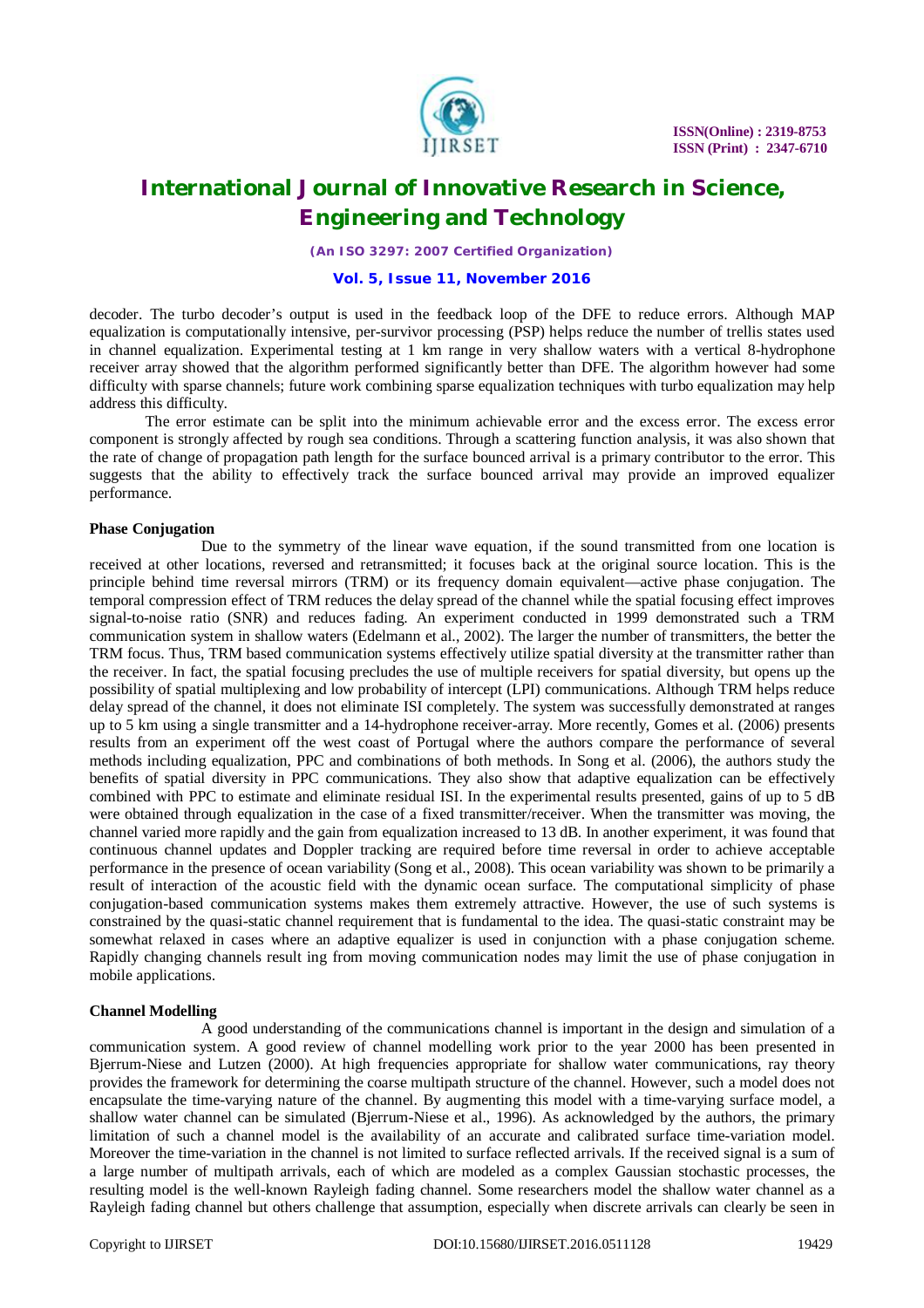

*(An ISO 3297: 2007 Certified Organization)*

### **Vol. 5, Issue 11, November 2016**

the channel response. There has been no consensus among researchers on the model applicable in shallow waters. Recently, a ray theory-based multipath model, where the individual multipath arrivals are modeled as Rayleigh stochastic processes, has been shown to describe the medium range very shallow water channel accurately (Chitre, 2007). The physics resulting in the time-variation of each arrival is not fully understood, but it may result from micromultipath or internal waves. Theoretical and experimental studies of acoustic propagation through anisotropic shallow water environments in the presence of internal waves (Badiey et al., 2007) may form the basis of further physics-based channel modeling research in the future. Channel modelling in the surf zone is especially difficult because of the large impact of the rapidly time-varying surface on the acoustics. The scattering of acoustic signals off shoaling surface gravity waves results in a time-varying channel impulse response and occasional caustics characterized by intense, rapidly fluctuating arrivals (Preisig and Deane, 2004). Through a combination of experimental measurements and propagation modeling, the authors showed that the high intensity arrivals were often due to focusing by surface gravity waves and caustic formation. Hence most channel impulse response algorithms have difficulty coping with surf zones. Further work in this area is needed to help improve performance of communication systems in surf zones.

#### **Multi-carrier Modulation**

Multi-carrier modulation is an attractive alternative to a broadband single-carrier communication system. By dividing the available bandwidth into a number of narrower bands, orthogonal frequency division multiplexing (OFDM) systems can perform equalization in frequency domain, thus eliminating the need for complex time-domain equalizers. OFDM modulation and de-modulation can easily be implemented using fast Fourier transforms (FFT). In shallow waters in the Mediterranean sea, an experiment was conducted to compare the performance of OFDM with direct sequence spread spectrum (DSSS), both using differential PSK modulation (Frassati et al., 2005). The authors reported good OFDM performance (BER < 2s10-3) at ranges up to 6 km. At the same ranges, the DSSS performance was found to be significantly poorer. OFDM equalization is simplified greatly if a guard interval longer than the delay spread is allowed between consecutive OFDM symbols. This guard period is usually implemented as a cyclic prefix to maintain orthogonality of the sub-carriers. However, when the delay spread is long, the prefix length can become undesirably long and affect the efficiency of transmission significantly. In Morozov and Preisig (2006), the authors explore the use of maximum likelihood sequence detection (MLSD) on individual subcarriers when the symbol period is smaller than the delay spread. An algorithm to perform joint channel estimation and MLSD using a low complexity PSP was proposed and experimentally demonstrated in the paper. Channel shortening techniques such as sPRE may also be used in future OFDM systems to reduce the prefix length and improve bandwidth efficiency. To conserve energy, the cyclic prefix can be replaced by a zero prefix (ZP). Optimal de-modulation of ZP-OFDM requires a computationally intensive matrix inversion operation. In Li et al. (2006), the authors use pilot-based channel estimation with a low complexity overlap-add de-modulation to implement an OFDM system. By using maximum-ratio combining over the data from multiple receivers, the authors utilize the spatial diversity available to further increase the robustness of the system. **Underwater Networking**

A recent survey on research in underwater protocol development presents a good overview of the subject (Akyildiz et al., 2006). The state of the art in current underwater networking technology is oriented towards a setup as shown in Figure 2. The network consists of a set of underwater local area networks (UW-LAN, also known as clusters or cells), connected to each other via gateway nodes. A gateway node provides administration, security and routing between multiple UW-LANs and other wireless or wired networks. In a cluster, the exact choice of physical layer protocol may depend on factors such as specific channel conditions, security reasons, processing capability, data rate requirements and energy efficiency. In view of the limited bandwidth underwater, a high level of cross layer optimizations or transcending of traditional layer boundaries may be needed to provide high data rates. We now review some of the recent work and future challenges.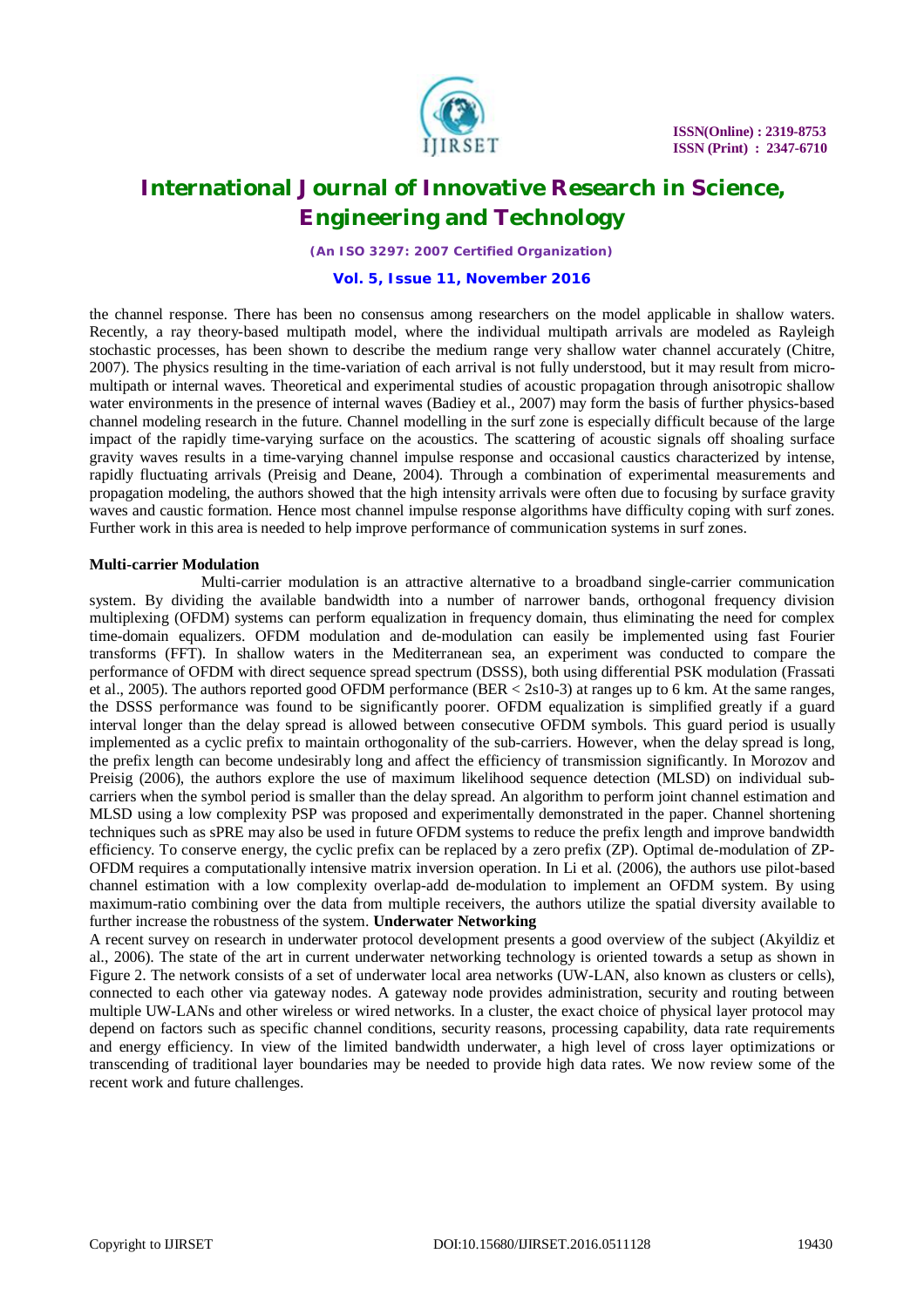

*(An ISO 3297: 2007 Certified Organization)*

**Vol. 5, Issue 11, November 2016**



In Sozer et al. (2000), the authors review MAC protocols such as ALOHA and MACA and present results on throughput and delay performance. MACA-based protocols are found to be highly suited in many scenarios underwater where scalability is important and time-synchronization is not available (Kebkal et al., 2005; Heidemann et al., 2006; Molins and Stojanovic, 2006; Xie and Cui, 2006). However in some sensor networks, RTS/CTS mechanisms could perform poorly due to latency issues and inefficiency for small payload packets (Turgay and Erdal, 2006). Protocol extensions and enhancements of MACA have been investigated to suit them better to underwater channel. For example, a WAIT command extension has been investigated in Sozer et al. (2000) and Doukkali et al. (2006). A WAIT command is send back by the receiver if it is currently busy and intends to send a CTS later on.

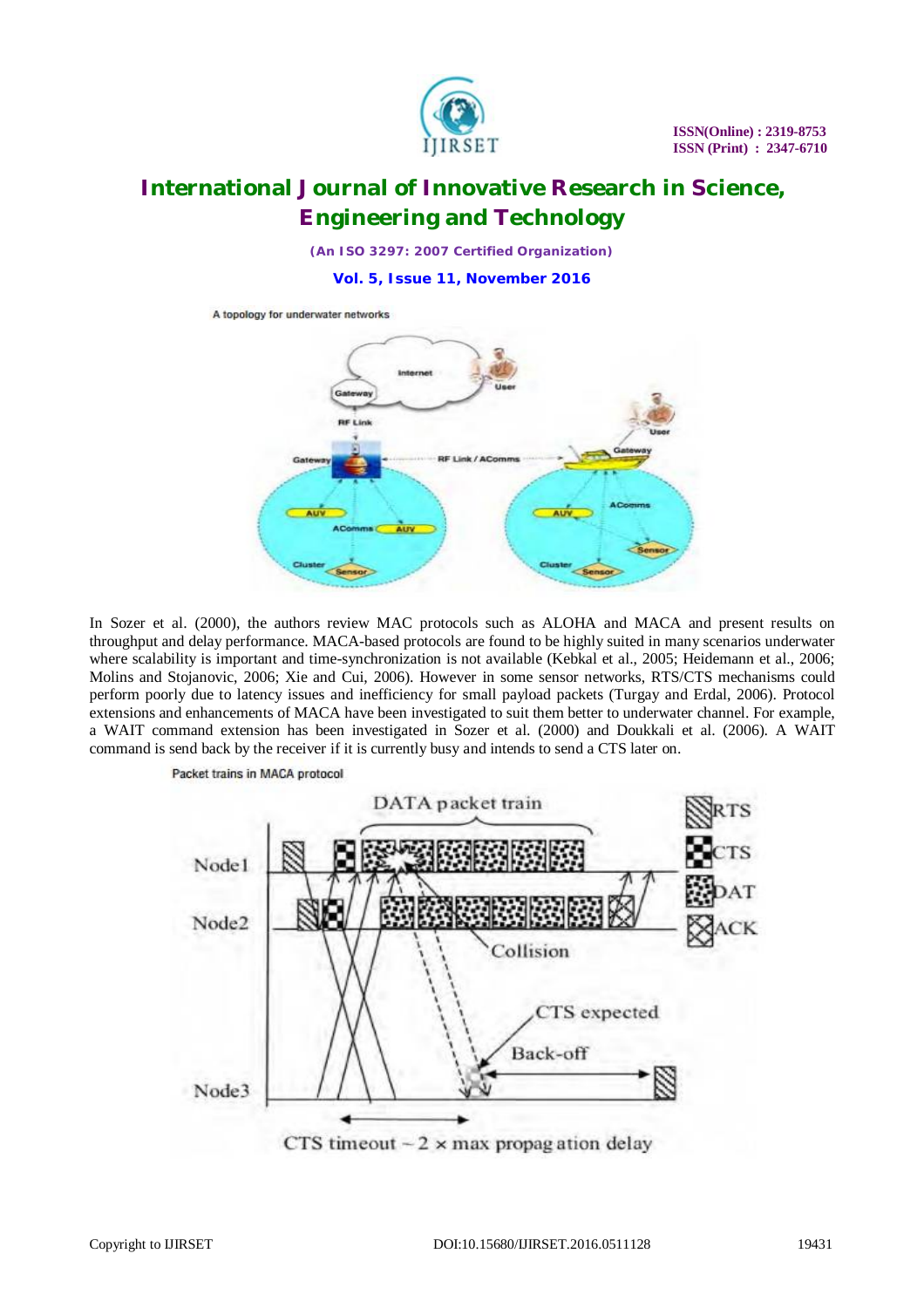

*(An ISO 3297: 2007 Certified Organization)*

**Vol. 5, Issue 11, November 2016**

#### **II. LITERATURE REVIEW**

**Underwater Acoustic Communication Channels: Propagation Models and Statistical Characterization**  [MilicaStojanovic, Northeastern University James Preisig, Woods Hole Oceanographic Institution]

Acoustic propagation is characterized by three major factors: attenuation that increases with signal frequency, time-varying multipath propagation, and low speed of sound (1500 m/s). The background noise, although often characterized as Gaussian, is not white, but has a decaying power spectral density. The channel capacity depends on the distance, and may be extremely limited. Because acoustic propagation is best supported at low frequencies, although the total available bandwidth may be low, an acoustic communication system is inherently wideband in the sense that the bandwidth is not negligible with respect to its center frequency. The channel can have a sparse impulse response, where each physical path acts as a time-varying low-pass filter, and motion introduces additional Doppler spreading and shifting. Surface waves, internal turbulence, fluctuations in the sound speed, and other small-scale phenomena contribute to random signal variations. At this time, there are no standardized models for the acoustic channel fading, and experimental measurements are often made to assess the statistical properties of the channel in particular deployment sites. Underwater acoustic channels are generally recognized as one of the most difficult communication media in use today. Acoustic propagation is best supported at low frequencies, and the bandwidth available for communication is extremely limited. For example, an acoustic system may operate in a frequency range between 10 and 15 kHz. Although the total communication bandwidth is very low (5 kHz), the system is in fact wideband, in the sense that bandwidth is not negligible with respect to the center frequency. Sound propagates underwater at a very low speed of approximately 1500 m/s, and propagation occurs over multiple paths. Delay spreading over tens or even hundreds of milliseconds results in frequency-selective signal distortion, while motion creates an extreme Doppler effect. The worst properties of radio channels — poor physical link quality of a mobile terrestrial radio channel and high latency of a satellite channel — are combined in an underwater acoustic channel.

#### **Localization Algorithms of Underwater Wireless Sensor Networks: A Survey**

### [Guangjie Han, Jinfang Jiang, Lei Shu, YongjunXu and FengWang]

In Underwater Wireless Sensor Networks (UWSNs), localization is one of most important technologies since it plays a critical role in many applications. Motivated by widespread adoption of localization, in this paper, we present a comprehensive survey of localization algorithms. First, we classify localization algorithms into three categories based on sensor nodes' mobility: stationary localization algorithms, mobile localization algorithms and hybrid localization algorithms. Moreover, we compare the localization algorithms in detail and analyze future research directions of localization algorithms in UWSNs. The majority of the earth's surface is covered by water. Various underwater applications have been researched, e.g., environmental monitoring, undersea explorations, disaster prevention, mine reconnaissance, etc. Traditional monitoring systems are expensive and complicated. These equipments utilize individual and disconnected equipments to collect data from their surrounding environments. The emergence of UWSNs provides new opportunities to explore the ocean. In UWSNs, conventional large, expensive, individual ocean monitoring equipments are replaced by relatively small and less expensive underwater sensor nodes that are able to communicate with each other via acoustic signals. Many technologies for UWSNs have been researched, e.g., medium access control (MAC) and secure routing protocols, localization technologies and time synchronization schemes. Localization is one of the most important technologies since it plays a critical role in many applications. Generally, there are three kinds of sensor nodes in UWSNs: anchor nodes, unknown nodes and reference nodes. Unknown nodes are responsible for sensing environment data. Anchor nodes are responsible for localizing unknown nodes. They can acquire their position in advance using GPS systems or artificial arrangement. Reference nodes consist of localized unknown nodes and initial anchor nodes. Localization process of an unknown node can be described as how the node determines its position by limited communication with several anchor nodes or reference nodes using some specific localization technologies. Although various localization algorithms have been proposed for terrestrial WSNs, they are not suitable for UWSNs. The major difference between UWSNs and terrestrial WSNs is the different communication signals.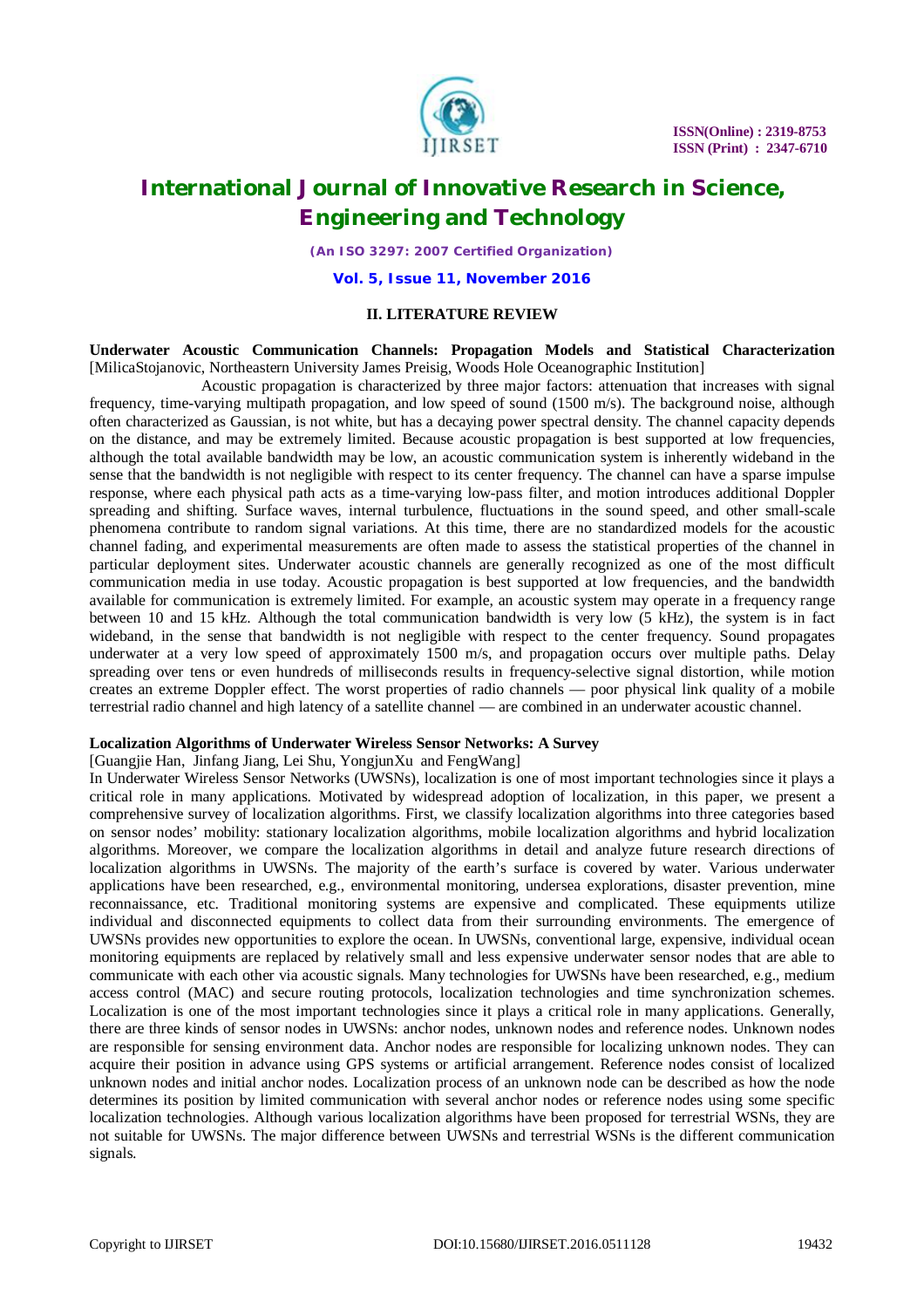

*(An ISO 3297: 2007 Certified Organization)*

### **Vol. 5, Issue 11, November 2016**

#### **Area Localization Scheme (ALS)**

For large scale UWSNs, identifying the exact location of every unknown node may not be feasible. Therefore, an efficient Area Localization Scheme (ALS) is proposed for UWSNs. ALS was firstly proposed for terrestrial WSNs. This scheme estimates the position of every unknown node within a certain area rather than its exact location. The main responsibility of anchor nodes is to send out signals with different levels of power to localize unknown nodes. Unknown nodes simply listen to the signals and record the anchor nodes' IDs and their corresponding power levels. Together with collected data, the recorded information is sent to sink node. Sink node is assumed to know the positions of all anchor nodes and their respective transmitted power levels. Therefore, with proper signal propagation algorithms, sink node is able to draw out the map of areas divided by all the anchor nodes' transmitting signals. Then, sink node can localize unknown nodes. The advantages of ALS are its being range-free and having no synchronization requirement. Moreover, all complex calculations are handled by the powerful sink node instead of unknown nodes. This reduces energy consumption of unknown nodes and extends the lifetime of network. Localization coverage can be appropriately broadened by adjusting the transmitting power of anchor nodes.

#### **III. CONCLUSION**

We have formulated the problem of scheduling the localization packets of the anchors in singlechannel and multi-channel partially-connected underwater sensor networks. We have introduced the concept of dynamic multi-channel packet scheduling. In this approach the network splits the existing channel into several sub channels adaptively in order to reduce the scheduling time. Furthermore, we have proposed two low-complexity algorithms in order to minimize the duration of the localization task. We have shown that the proposed algorithms perform near optimal, and much better than other alternative solutions such as TDMA-based or position-unaware approaches.

### **IV. FUTURE WORK**

Furthermore, through comprehensive simulations, it has been revealed that the mean of the localization task duration depends on the number of sub channels, localization packet length, the anchors' maximum transmission range, the number of collision-risk neighbors and their modified average distances. We have found that, multi-channel scheduling approaches perform better than their single-channel ones especially when the ratio of the packet length to the average pair-wise distance is low. Moreover, we observed that a system that adjusts the number of sub channels dynamically has the highest performance among other position aware algorithms. The proposed scheduling algorithms cannot directly be used for cooperative localization, unless a localized sensor node participates in the localization process as an anchor before scheduling. In the future, we want to address the problem of localization when most of the underwater nodes are not under the coverage of the anchors. The optimal scheduling protocol for such networks can be considered as an extension of the work carried out in this paper.

#### **REFERENCES**

- 1. H. Ramezani and G. Leus, "L-MAC: Localization packet scheduling for an underwater acoustic sensor network," in Proc. IEEE ICC, 2013, pp. 1459–1463.
- 2. H. Ramezani and G. Leus, "DMC-MAC: Dynamic multi-channelMAC in underwater acoustic networks," in Proc. 21st EUSIPCO, 2013, pp. 1– 5.
- 3. C. Domingo, "Magnetic induction for underwater wireless communication networks," IEEE Trans. Antennas Propag., vol. 60, no. 6, pp. 2929– 2939, Jun. 2012.
- 4. B. Gulbahar and O. B. Akan, "A communication theoretical modelling and analysis of underwater magneto-inductive wireless channels," IEEE Trans. Wireless Commun., vol. 11, no. 9, pp. 3326–3334, Sep. 2012.
- 5. M. Stojanovic and J. Preisig, "Underwater acoustic communication channels: Propagation models and statistical characterization," IEEE Commun. Mag., vol. 47, no. 1, pp. 84–89, Jan. 2009.
- 6. E. Gallimore et al., "The WHOI micromodem-2: A scalable system for acoustic communications and networking," in Proc. OCEANS, 2010, pp. 1–7.
- 7. M. Molins and M. Stojanovic, "Slotted FAMA: A MAC protocol for underwater acoustic networks," in Proc. OCEANS 2006—Asia Pacific, 2006, pp. 1–7.